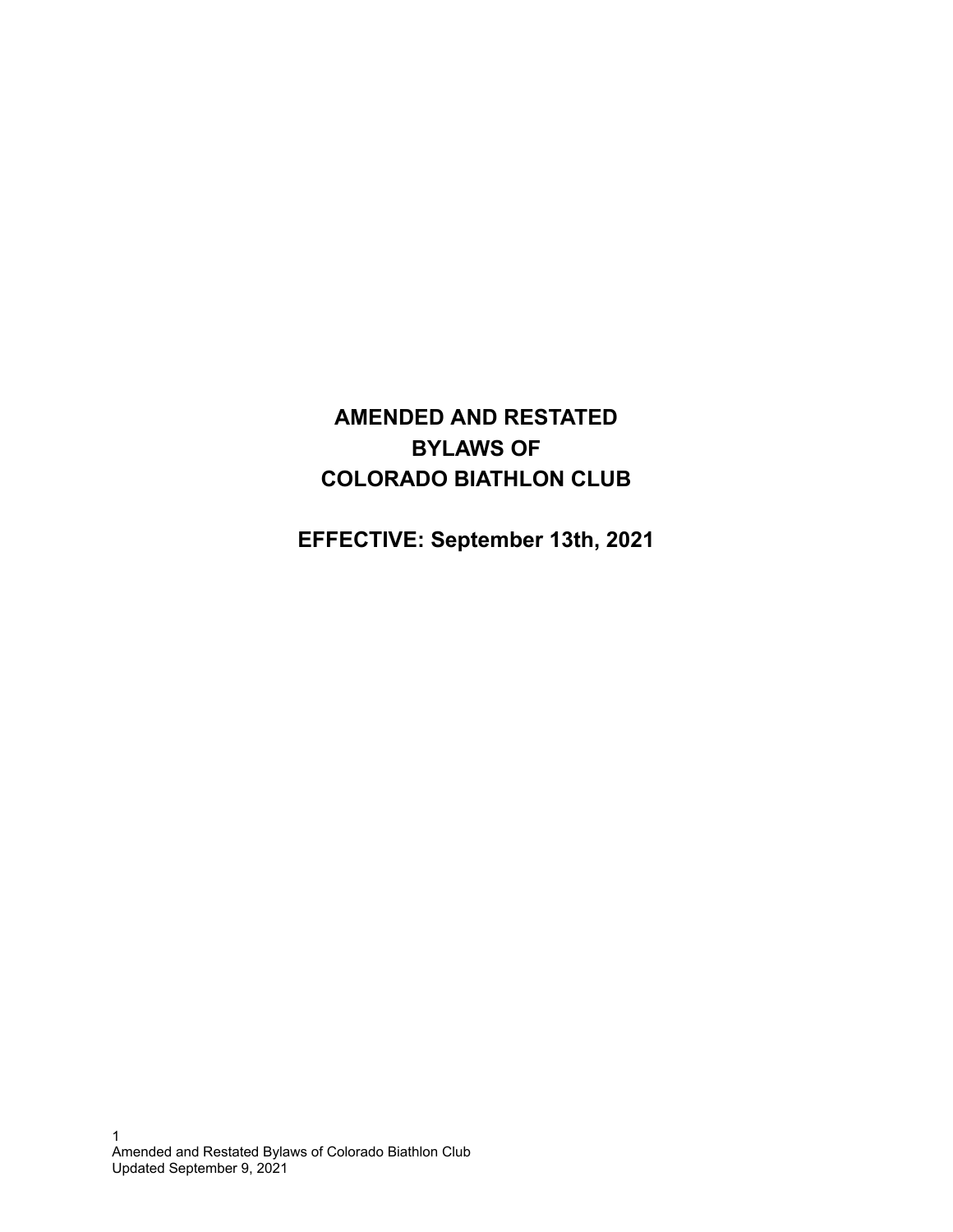## **TABLE OF CONTENTS**

| <b>ARTICLE I</b>  | <b>OFFICES</b>                            |
|-------------------|-------------------------------------------|
| Section 1.1       | Name                                      |
| Section 1.2       | <b>Business Offices</b>                   |
| Section 1.3       | <b>Registered Office</b>                  |
| <b>ARTICLE II</b> | <b>RESPONSIBILITIES; PURPOSE; POWERS</b>  |
| Section 2.1       | Purpose                                   |
| Section 2.2       | Powers                                    |
| ARTICLEIII        | <b>MEMBERS</b>                            |
| Section 3.1       | <b>Members</b>                            |
| Section 3.2       | Designation of Members                    |
| Section 3.3       | <b>Membership Dues</b>                    |
| Section 3.4       | Transfer of Membership                    |
| Section 3.5       | Membership Classes                        |
| Section 3.6       | Membership General; Criteria; Eligibility |
| Section 3.7       | <b>Meetings of Members</b>                |
| Section 3.8       | Notice of Meetings                        |
| Section 3.9       | Quorum                                    |
| Section 3.10      | Voting                                    |
| Section 3.11      | Proxy                                     |
| Section 3.12      | Action Without a Meeting                  |
| Section 3.13      | <b>Bylaws</b>                             |
| Section 3.14      | Action Requiring a Vote of the Members    |
| <b>ARTICLE IV</b> | <b>BOARD OF DIRECTORS</b>                 |
| Section 4.1       | <b>General Powers</b>                     |
| Section 4.2       | Number, Election, Tenure                  |
| Section 4.3       | Qualifications                            |
| Section 4.4       | Newly Created Directorships and Vacancies |
| Section 4.5       | Removal                                   |
| Section 4.6       | Resignation                               |
| Section 4.7       | <b>Annual Meetings</b>                    |
| Section 4.8       | <b>Special Meetings</b>                   |
| Section 4.9       | Notice                                    |
| Section 4.10      | Presumption of Assent                     |
| Section 4.11      | Quorum and Voting                         |
| Section 4.12      | Compensation                              |
| Section 4.13      | <b>Executive and Other Committees</b>     |
| Section 4.14      | <b>Advisory Boards</b>                    |
| Section 4.15      | Meeting by Remote Communication           |
| Section 4.16      | Action Without a Meeting                  |
|                   |                                           |

2 Amended and Restated Bylaws of Colorado Biathlon Club Updated September 9, 2021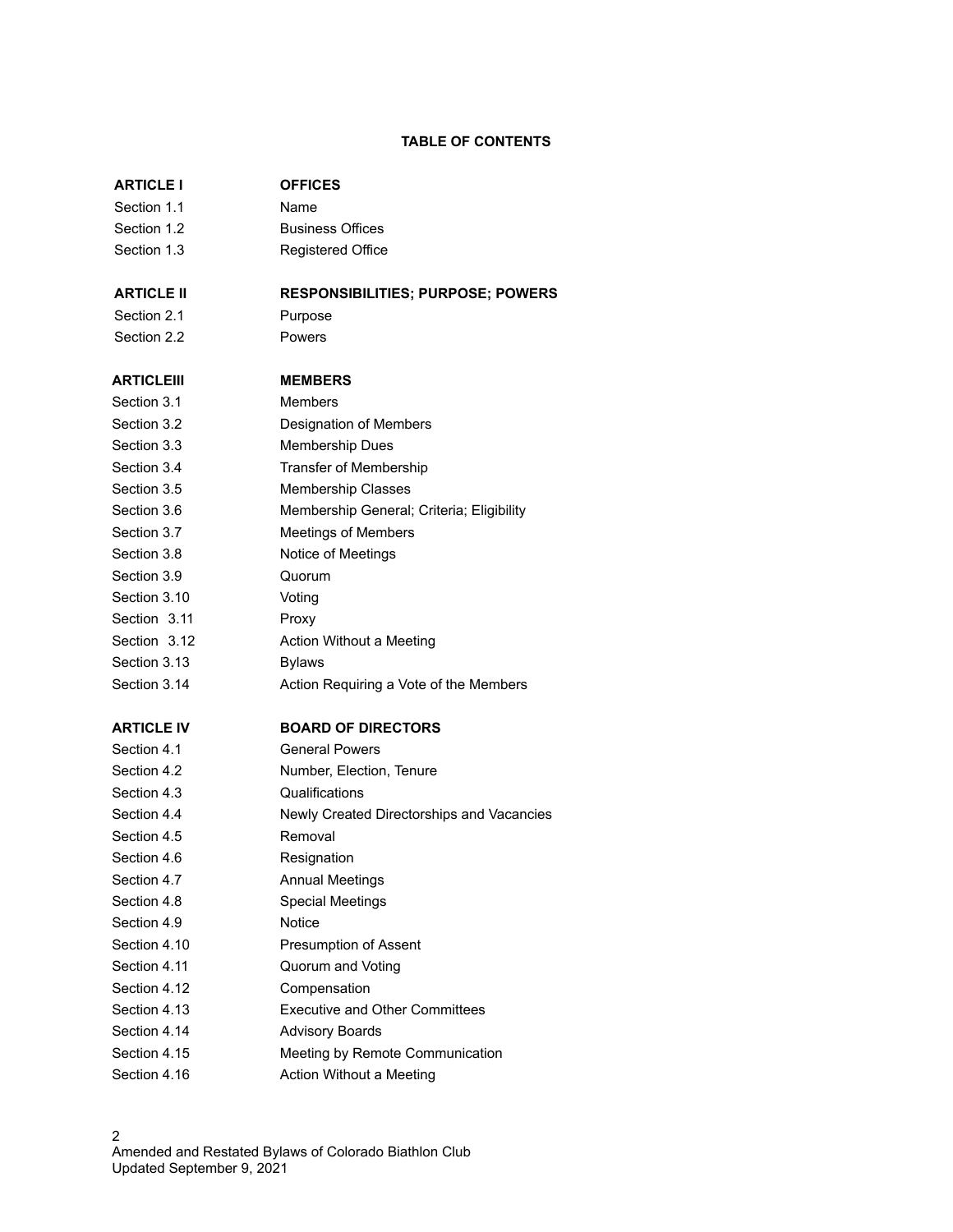#### **ARTICLE V OFFICERS AND AGENTS**

- Section 5.1 Number and Qualifications
- Section 5.2 Election and Term of Office
- Section 5.3` Compensation
- Section 5.4 Removal
- Section 5.5 Resignation and Vacancies
- Section 5.6 **Authority and Duties of Officers**
- Section 5.7 Employees and Other Agents
- Section 5.8 Surety Bonds

## **ARTICLE VI EXECUTION OF INSTRUMENTS**

# Section 6.1 Contracts and Instruments

Section 6.2 Deposits

## **ARTICLE VII INDEMNIFICATION AND INSURANCE**

- Section 7.1 **Indemnification**
- Section 7.2 **Insurance**
- Section 7.3 Right to Impose Conditions to Indemnification
- Section 7.4 Other Rights and Remedies
- Section 7.5 Applicability; Effect
- Section 7.6 Savings Clause; Limitation

## **ARTICLE VIII MISCELLANEOUS**

- Section 8.1 **Account Books, Minutes, Etc.**
- Section 8.2 Fiscal Year
- Section 8.3 Conveyances and Encumbrances
- Section 8.4 Designated Contributions
- Section 8.5 Conflicts of Interest
- Section 8.6 Records Retention and Destruction Policy
- Section 8.7 Loans to Directors and Officers Prohibited
- Section 8.8 References to Internal Revenue Code
- Section 8.9 Amendments
- Section 8.10 Non-Discrimination

## **BYLAWS CERTIFICATE**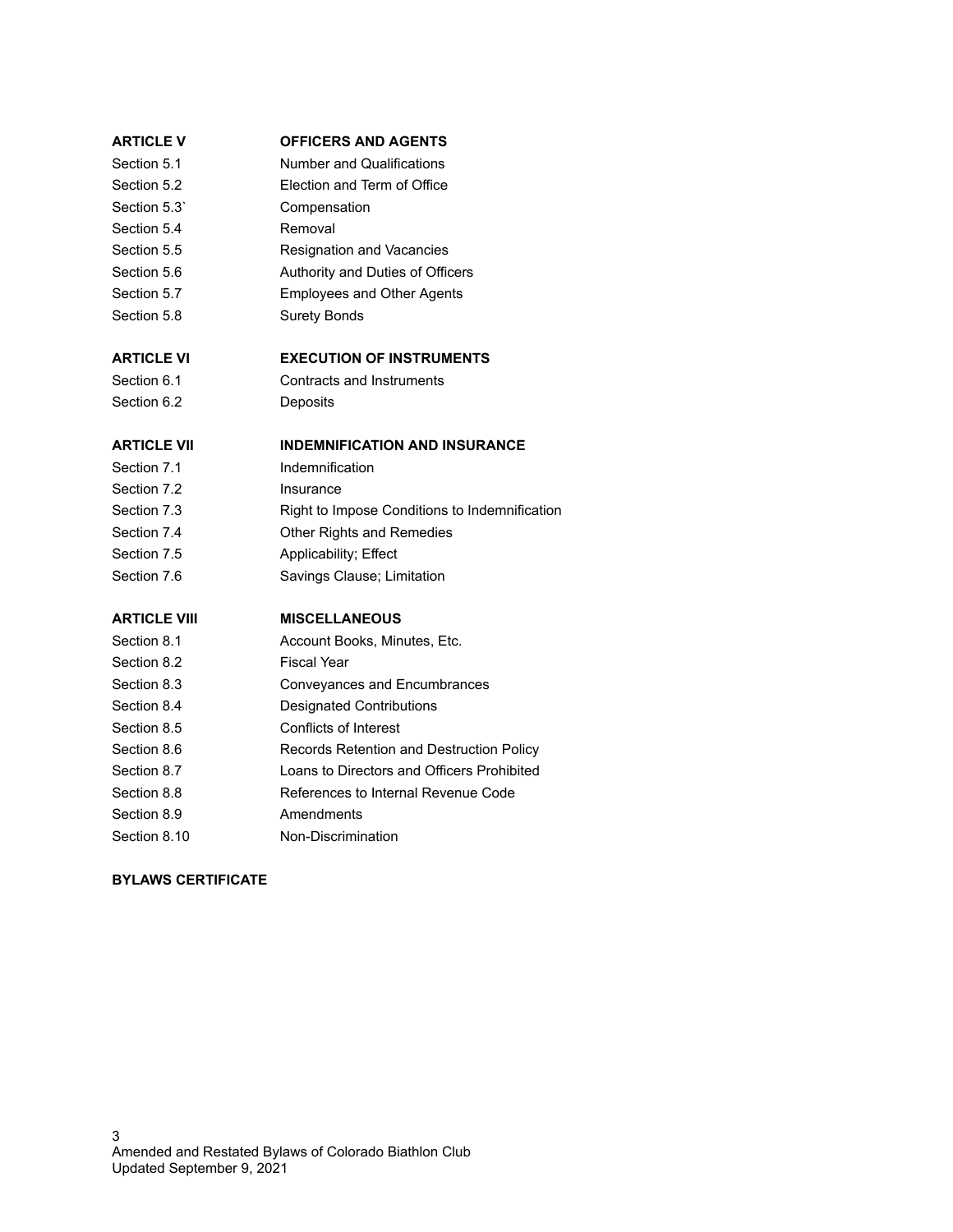## **AMENDED AND RESTATED BYLAWS OF COLORADO BIATHLON CLUB EFFECTIVE: \_\_\_\_\_\_\_\_, 2021**

## **ARTICLE I.**

## **OFFICES**

**Section 1.1 Name.** The name of the organization is Colorado Biathlon Club (the "Corporation").

**Section 1.2 Business Offices.** The principal office of the Corporation shall be located in Boulder, Colorado. The Corporation may have such other offices, either within or outside Colorado, as the Board of Directors (the "Board") may designate or as the affairs of the corporation may require from time to time.

**Section 1.3 Registered Office.** The registered office of the Corporation, as required by the Colorado Nonprofit Corporation Act (the "Act") shall be maintained in Colorado, and may be, but need not be, the same as the principal office if in Colorado. The address of the registered agent may be changed from time to time by the board of directors or by the officers of the Corporation.

## **ARTICLE II.**

#### **RESPONSIBILITIES; PURPOSE; POWERS**

**Section 2.1 Purpose.** The purpose of the Corporation shall be those set forth in the Certificate of Incorporation, as may be amended from time to time.

**Section 2.2 Responsibilities.** In connection with the purposes stated in the Articles of Incorporation, the Corporation's responsibilities shall include but not be limited to the following:

- 1. Establish regional goals for participants related to the sport of biathlon and encourage the attainment of those goals in compliance with sports safety and sports medicine;
- 2. Coordinate and develop amateur athletic activity relating to amateur athletic competition in the sport of biathlon; in particular, organize races in the state in coordination with regional cross county centers;
- 3. Promote and support amateur athletic activities in the sport of biathlon;
- 4. Protect the right of opportunity of any amateur athlete, coach, trainer, manager, administrator or official to participate in amateur athletic competition in the sport of biathlon;
- 5. Foster the development of amateur athletic facilities for use by amateur athletes training for competitions in the sport of biathlon and assist in making such facilities available to such athletes;
- 6. Manage membership, safety certification, and communications;
- 7. Provide and coordinate education and training in the sport of biathlon; and
- 8. Encourage and provide assistance to women amateur athletes and amateur athletes of racial and ethnic minorities for the purpose of increasing the participation of such athletes in the sport of biathlon.

In connection therewith, the Corporation shall exercise the following powers and further responsibilities:

- 1. Represent the United States Biathlon Association, Inc. ("USBA") in the state of Colorado;
- 2. Serve as the coordinating body for amateur athletic activity in the sport of biathlon in the state of Colorado;
- 3. Conduct amateur athletic competition in the sport of biathlon, including regional championships in accordance with sports safety and sports medicine standards of the USBA; and
- 4. Exercise the general legal powers enumerated in the Colorado Nonprofit Corporation Act, together with the power to solicit grants and contributions for its corporate purposes.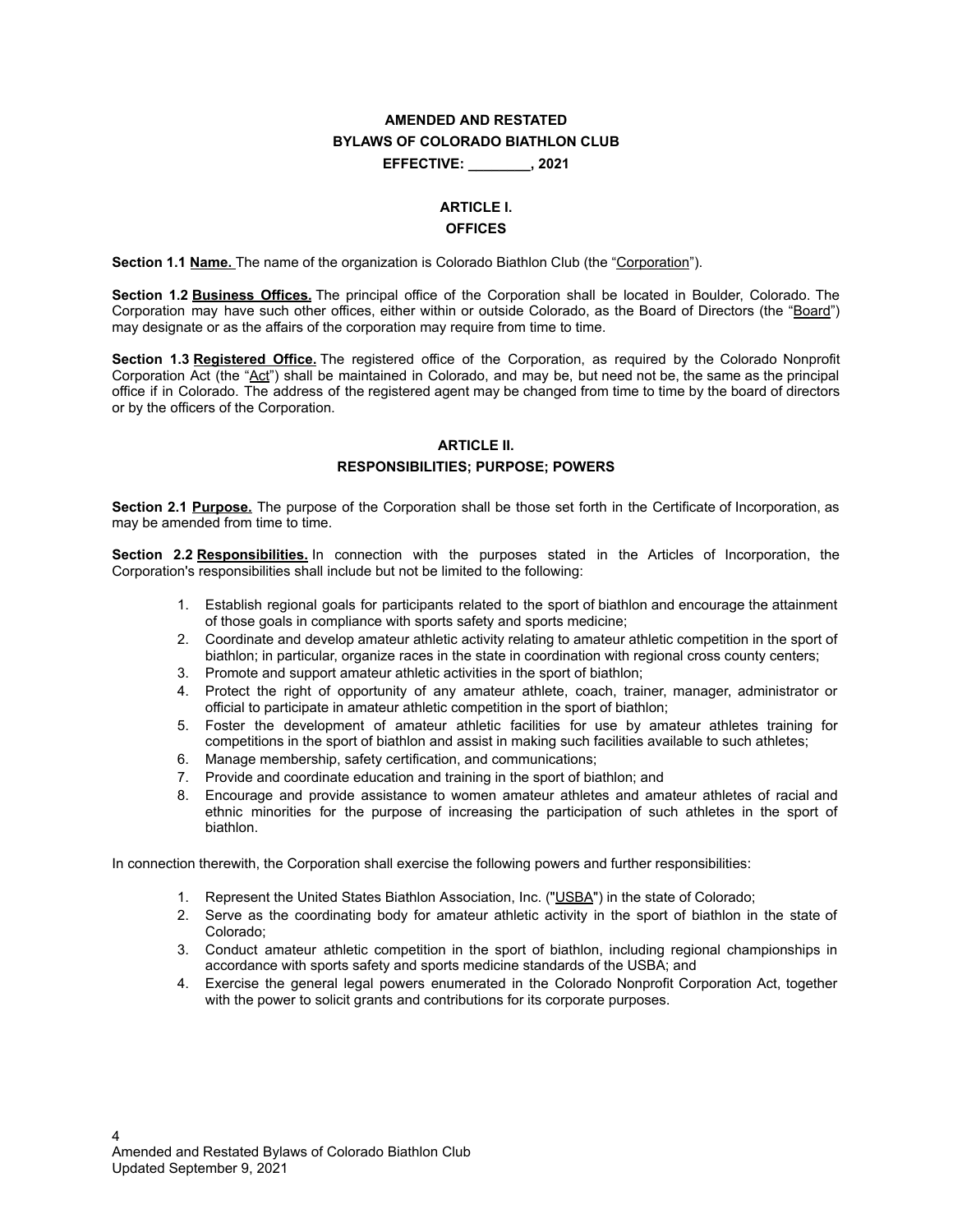## **ARTICLE III. MEMBERS**

**Section 3.1 Members.** Membership in the Corporation shall be open to all persons interested in the Corporation's purpose, and as further set forth in these Bylaws. The Corporation may have such classes of members as may be designated from time to time by resolution of the Board. Each class shall have the qualifications, rights and privileges determined by the Board.

**Section 3.2 Designation of Members.** New members of any class may be elected or otherwise designated at any time by the Board or in any other manner specified by resolution of the Board.

**Section 3.3 Memberships Dues.** The Board may establish such membership initiation fees, periodic dues and other assessments, which may vary by class of membership, and such rules and procedures for the manner and method of payment, the collection of delinquent dues and assessments and the proration or refund of dues and assessments in appropriate cases as the board of directors shall deem necessary.

**Section 3.4 Transfer of Membership.** Membership in the Corporation is nontransferable. Members shall have no ownership rights or beneficial interests of any kind in the assets of the Corporation.

**Section 3.5 Membership Classes.** The designated membership classes are Junior Member, Adult Member, and Family Membership as provided in this Section 3.5 below

- 1. Junior Member: A Junior Member is a member who is 18 years old or younger as of December  $21<sup>st</sup>$  of the competition year. A Junior Member shall have no voting rights in the Corporation.
- 2. Adult Member –An Adult Member is a member who is at least eighteen (18) years old or older as of December  $21^{st}$  of the competition year. Each Adult Member who is in good standing and meets criteria in Section 3.6 below is entitled to vote pursuant to these Bylaws.
- 3. Family A Family Membership is a single membership provided to immediate family members. Each Family Membership that is in good standing and meets criteria in Section 3.6 below is entitled to vote pursuant to these Bylaws. For the avoidance of doubt, each Family Membership is entitled to one vote per Family Membership.

#### **Section 3.6 Membership in General; Criteria; Eligibility.**

- 1. Membership in the Corporation shall be open to (i) any amateur athlete, coach, trainer, manager, administrator, official, or other individual active or interested in the sport of biathlon; (ii) any amateur sports organization, club or component of the Armed Forces which conducts programs or competitions in the sport of biathlon in the state of Colorado; and (ii) any other amateur sports organization or corporation which has an interest in assisting the development of the sport of biathlon in the state of Colorado.
- 2. An individual may become a member of the corporation by applying to the Secretary indicating which of the membership groups set out herein he or she is eligible to join, and paying the applicable dues to the Corporation in the amount appropriate for the membership group.
- 3. To participate in any event for which the Corporation is the organizing body, the participant must be safety certified according to USBA and CBC requirements and must be a current member of the USBA.
- 4. Any individual or organization which is a member of this Corporation who violates any of the provisions of these Bylaws or any operating policy of this Corporation approved by the Board may, after due notice and an opportunity to be heard before the Board, be suspended by the Board until the next meeting of the Corporation, to which meeting said action of suspension shall be reported by the Secretary. At such meeting, the suspension may be removed, by a majority vote of the Directors, or such individual or organization may be expelled by a two-thirds vote of the Directors.
- 5. In order to vote at the annual meeting, a member must be a current member in good standing of the Colorado Biathlon Club.

5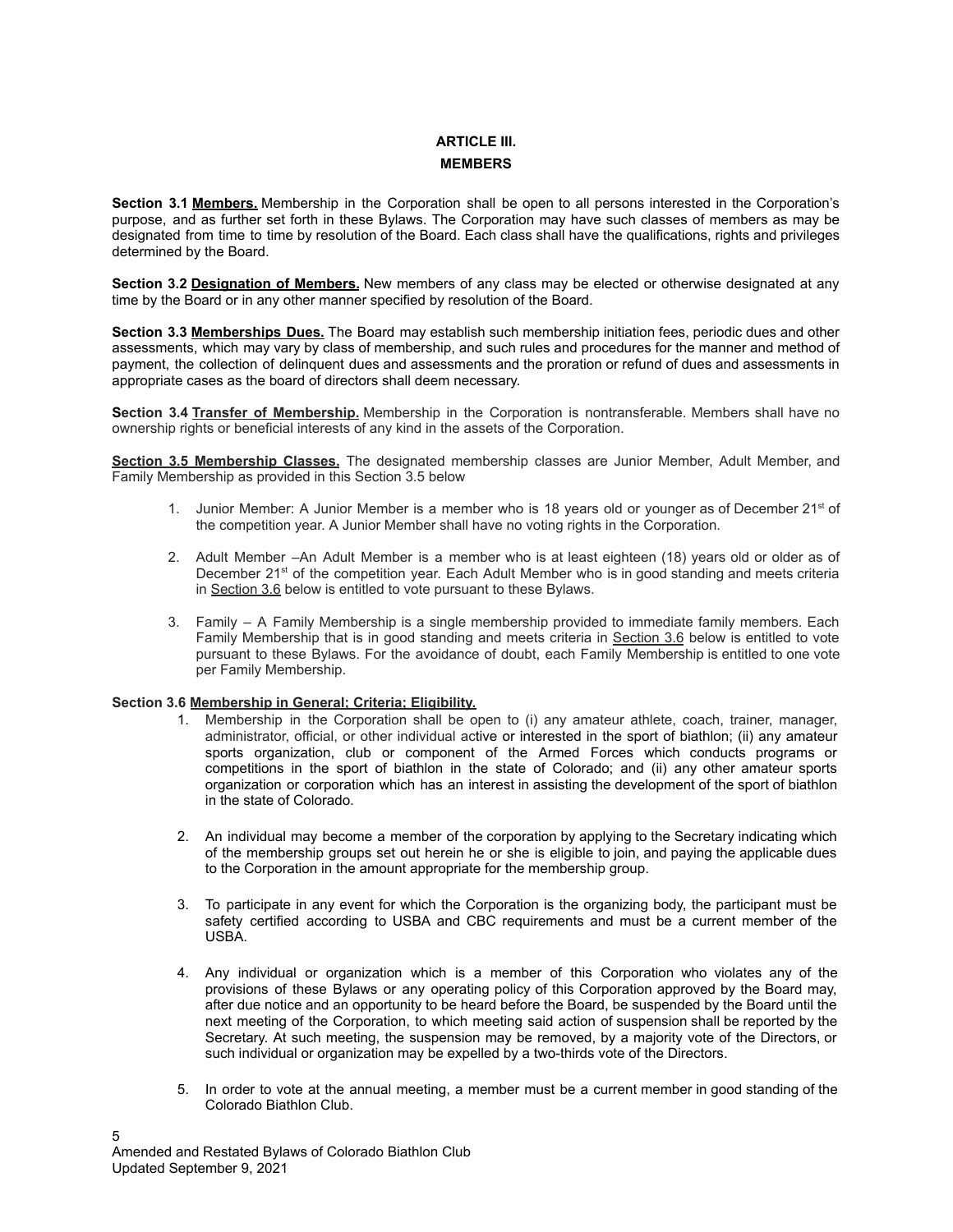**Section 3.7 Meetings of the Members.** The annual meeting of the Members (the "Annual Meeting of the Members") for the election of Directors and for the transaction of such other business as may come before the Members, including the delivery of financial statements shall be held year at a place, time, and date, in the second quarter of the calendar year, as may be fixed by the Board, or, if not so fixed, as may be determined by the President of the Board. Special meetings of the Members shall be held whenever called by a resolution of the Board, the Executive Director, if any, or by a written demand to the Secretary of ten percent (10%) of the Members eligible to vote. The Secretary upon receiving written demand or resolution shall promptly give notice of such meeting as provided in Section 3.7, or if the Secretary fails to do so within five (5) business days thereafter, any Member signing such demand may give such notice. The President of the Corporation shall preside at the meetings of the Members, or in the absence of the President, an acting Present shall be chosen by the Members present. The Secretary of the Corporation shall act as the Secretary at all meetings of the Members, or in the absence of the Secretary, an acting Secretary shall be chosen by the Members present.

**3.8 Notice of Meetings**. Written notice of the place, date, and hour of any meeting shall be given to each Member entitled to vote at such meeting by mailing the notice by first class mail with postage prepaid, personal delivery, fax, or e-mail not less than ten (10) nor more than fifty (50) days before the date of the meeting. Notice of any meeting other than the Annual Meeting of the Members shall indicate the person or persons calling the meeting and notice of any special meeting shall also indicate the purpose for which it is called.

**3.9 Quorum.** At all meetings of Members, ten percent (10%) of the Members eligible to vote or one hundred (100) Members eligible to vote, whichever is less, present in person or by proxy shall constitute a quorum for the transaction of business. In the absence of a quorum, the Members present in person shall adjourn the meeting from that time until a quorum is present. Notice of the new meeting is not required if the time and place for the new meeting is announced at the meeting at which the adjournment is taken, and at the new meeting any business may be transaction which might have been transacted at the meeting as originally called.

**3.10 Voting**. Except as otherwise provided by statute or these Bylaws, the vote of a majority of the members present at the time of a vote, if a quorum is present at such time, shall be the act of the members. At any meeting of the Members, each Member present, in person or proxy shall be entitled to one (1) vote. The record eligibility of voting rights shall be set by the Board ten (10) days before the date of the meeting.

**3.11 Proxy.** Every Member entitled to vote at a meeting of the Members or to express consent or dissent without a meeting may authorize another person or persons to act for any such Member by proxy. Every proxy must be in writing and signed by the Member or the Member's duly authorized officer, director, employee, or agent, or by email setting forth the information from which it can be reasonably determined that the proxy was authorized by such Member. No proxy shall be valid after the expiration of eleven (11) months from the date thereof unless otherwise provided in the proxy. Every proxy shall be revocable at the pleasure of the Member executing it, except as otherwise provided by law. For the purposes of conducting meetings, all proxies shall be delivered to the Secretary of the Corporation, or upon the absence of a Secretary, the presiding Member appointed to act as secretary of the meeting.

**3.12 Action without a Meeting.** Action may be taken without a meeting on written consent setting forth the action to be taken, signed by all the Members. Such consent may be written or electronic. If consent is electronic it must be able to be reasonably determined to have been sent by the Member.

**3.13 Bylaws.** The Bylaws shall be adopted at a Special Meeting of the Members at the Annual Meeting of the Members. Prior to the adoption, the proposed bylaws are to be circulated to members no later than twenty-one (21) days prior to the meeting to adopt the bylaws. A majority of the votes cast at the meeting of the Members to adopt the bylaws shall be the act of the Members.

**3.14 Actions Requiring a Vote of the Members.** The following corporate actions may not be taken without the approval of the Members:

a. A plurality of the votes cast at a meeting of the Members is required for the election of the Directors of the Corporation.

b. A majority of the votes cast at a meeting of the Members is required for:

- (i)Any amendment of the Certificate of Incorporation, or
	- (ii)A petition for judicial dissolution.
- c. Two-thirds of the votes cast at a meeting of the Members is required for: (i)Disposing of all, or substantially all, of the assets of the Corporation,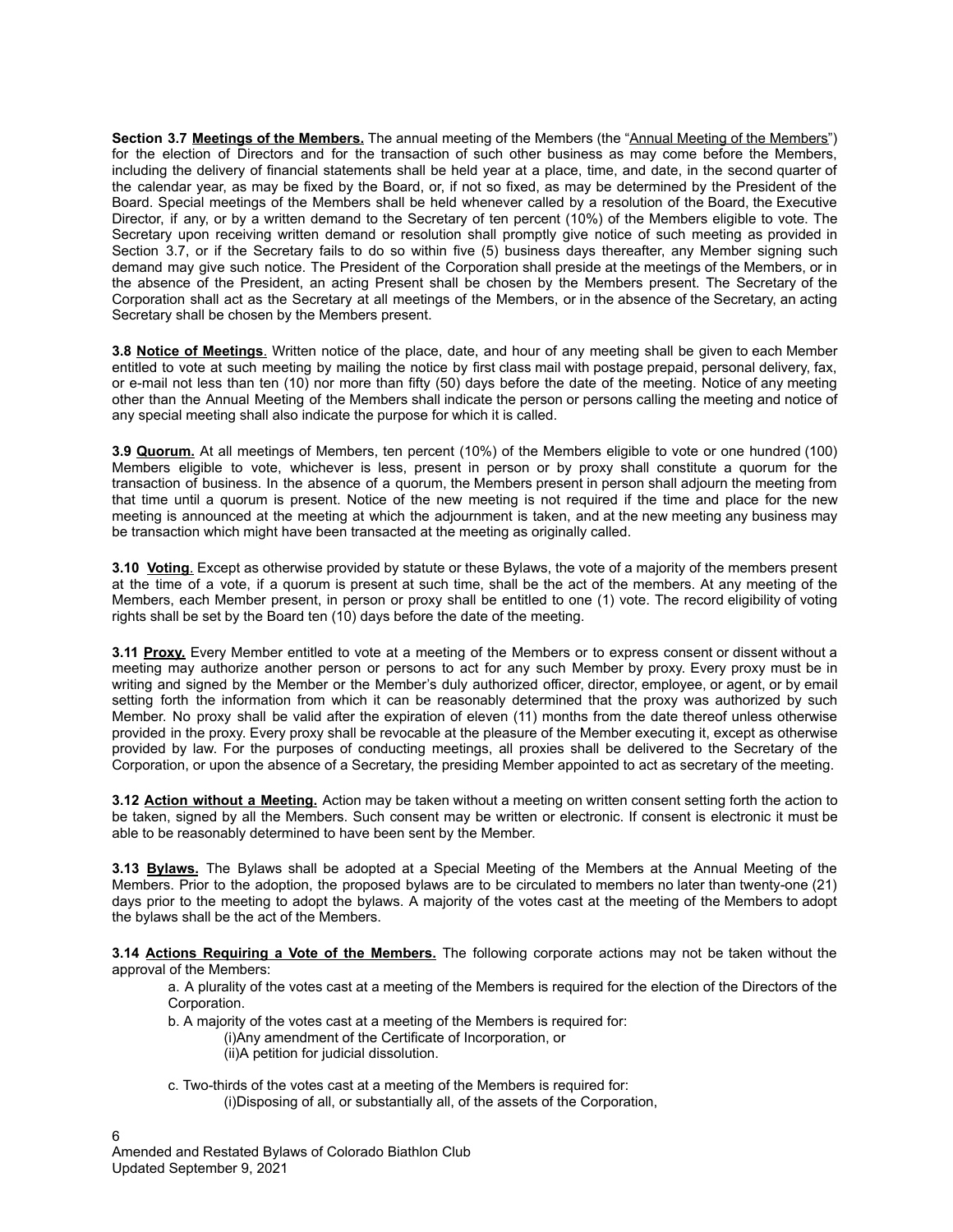(ii)Approval of a plan of merger, (iii)Authorization of a plan of non-judicial dissolution, or (iv)Revocation of a voluntary dissolution proceeding.

provided, however, that the affirmative votes cast in favor of any action described in this subsection (c) shall be at least equal to the minimum votes necessary to constitute a quorum. Abstentions from voting or blank votes cast by ballot shall not be counted toward the number of votes.

## **ARTICLE IV. BOARD OF DIRECTORS**

**Section 4.1 General Powers.** The business and affairs of the Corporation shall be managed and under the direction of the Board, except as otherwise provided in the Act, the Articles of Incorporation or these Bylaws.

**Section 4.2 Number, Election, Tenure.** The number of Directors of the corporation shall be at least five (5) and no more than ten (10). Within the specified limits, the number of directors can be increased or decreased from time to time, by resolution of the Board, but such action by the Board shall require a vote of a majority of the entire Board and no decrease shall shorten the term of any Director then in office. Directors will serve one (1) year terms and will be elected by majority vote of Members present at the Annual Meeting of the Members. Each Director shall hold office until the next Annual Meeting of the Board of Directors and thereafter until the director's successor shall have been elected and qualified, or until the director's earlier death, resignation or removal.

**Section 4.3 Qualifications.** Directors must be at least eighteen (18) years old but need not be residents of Colorado. Any Director may be removed at any time, with or without cause, by a vote of three-fourths of the other Directors then in office. A director may serve consecutive terms.

**Section 4.4 Newly Created Directorships and Vacancies.** Any director may resign at any time by giving written notice to the Chairman of the Board, to the President or to the Secretary of the Corporation. Such resignation shall take effect at the time specified therein, and unless otherwise specified therein, the acceptance of such resignation shall not be necessary to make it effective. Any vacancy occurring in the Board may be filled by the affirmative vote of a majority of the remaining Directors then in office, although less than a quorum, or by a sole remaining Director. A Director elected to fill a vacancy shall be elected for the unexpired term of such director's predecessor in office. Any directorship to be filled by reason of an increase in the number of directors shall be filled by the affirmative vote of a majority of the Directors then in office, and a director so chosen shall hold office until the next election of directors and thereafter until the director's successor shall have been elected and qualified, or until the director's earlier death, resignation or removal.

**Section 4.5 Removal.** Any Director may be removed at any time for cause at a regular or special meeting called for that purpose by a majority of the entire Board.

**Section 4.6 Resignation.** Any Director may resign from the Board at any time by given written notice to the Board, the President, or the Secretary of the Corporation. Unless otherwise specified in the notice, the resignation shall take effect at the time of receipt by the Board or such officer. The acceptance of such resignation shall not be necessary to make it effective. No resignation shall discharge any accrued obligation or duty of a Director.

**Section 4.7 Annual Meetings.** An annual meeting of the Board shall be held in the second quarter of the calendar year, at the time and place, either within or outside Colorado, as determined by the Board, for the purpose of electing Directors and officers and for the transaction of such other business as may come before the meeting. The Board may provide by resolution the time and place, either within or outside Colorado, for the holding of additional regular meetings.

**Section 4.8 Special Meetings.** Special meetings of the Board may be called by or at the request of the Chairman of the Board, the President or any two Directors. The person or persons authorized to call special meetings of the Board may fix any place, either within or outside Colorado, for holding any special meeting of the Board called by them, as specified in the notice thereof.

**Section 4.9 Notice.** Notice of a meeting of the Board stating the place, day and hour of the meeting shall be given to each Director at the Director's address or contact information as it appears on the records of the President. Such notice shall be provided at least five (5) days prior thereto by the mailing of written notice by first class, certified or registered mail, by personal hand delivery, by telephonic, courier service, facsimile notice, or electronic mail (and the method of notice need not be the same as to each director). If mailed, such notice shall be deemed to be given when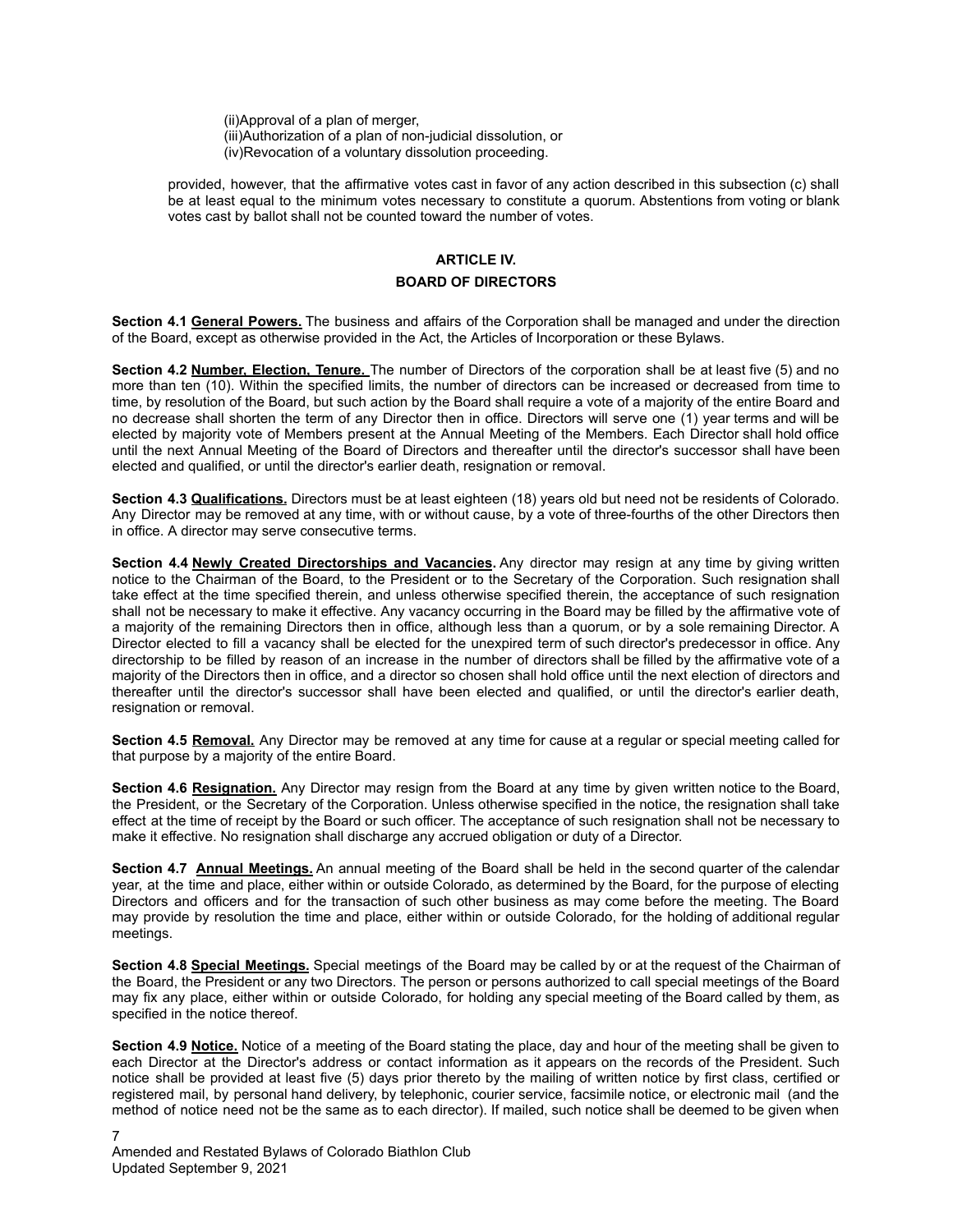deposited in the United States mail, with postage thereon prepaid. If transmitted by, electronic mail, telex or facsimile, such notice shall be deemed to be given when the transmission is completed. Such notice shall state the time and place where the meeting is to be held and to the extent possible, the purpose(s) for which the meeting is called. Any Director may waive notice of any meeting before, at or after such meeting. Notice of any regular meeting for which the time and place is not fixed by the Board must be given to each director not less than fourteen (14) days before such meeting. Notice of a special meeting of the Board must be given to each director not less than five (5) days before such meeting, provided, however, that notice of a special meeting to discuss matters requiring prompt action may be given no less than forty-eight hours before the time at which the meeting is to be held, unless the meeting relates to an emergency which must be resolved within 48 hours, in which case notice shall be given as promptly as possible. The attendance of a Director at a meeting shall constitute a waiver of notice of such meeting, except where a director attends a meeting for the express purpose of objecting to the transaction of any business because the meeting is not lawfully called or convened. Neither the business to be transacted at, nor the purpose of, any meeting of the Board need be specified in the notice or waiver of notice of such meeting unless otherwise required by statute.

**Section 4.10 Presumption of Assent.** A Director who is present at a meeting of the Board at which action on any corporate matter is taken shall be presumed to have assented to the action taken unless such director's dissent shall be entered in the minutes of the meeting or unless the director shall file a written dissent to such action with the person acting as the secretary of the meeting before the adjournment thereof or shall forward such dissent by registered mail to the secretary of the corporation immediately after the adjournment of the meeting. Such right to dissent shall not apply to a director who voted in favor of such action.

**Section 4.11 Quorum and Voting.** A majority of the Directors shall constitute a quorum for the transaction of business at any meeting of the board of directors, and the vote of a majority of the Directors present in person at a meeting at which a quorum is present shall be the act of the board of directors, unless otherwise provide by these Bylaws. If less than a quorum is present at a meeting, a majority of the Directors present may adjourn the meeting from time to time without further notice other than an announcement at the meeting, until a quorum shall be present. If a vote by the Directors results in a tiebreaker, than the Board Chairman shall have the determining vote.

**Section 4.12 Compensation.** Directors shall not receive compensation for their services as such, although the reasonable expenses of Directors incurred in the performance of their duties to the Corporation. Directors shall not be disqualified to receive reasonable compensation for services rendered to or for the benefit of the Corporation in any other capacity.

**Section 4.13 Executive and other Committees.** By one or more resolutions adopted by a majority of the Directors then in office, the Board may designate from among its members an executive committee and one or more other committees, each of which, to the extent provided in the resolution establishing such committee, shall have and may exercise all of the authority as provided by Board resolution, and the executive committee shall have all of the authority of the Board, except no such committee shall have authority as follows: (i) the filling of vacancies of the Board or in any committee; (ii) the amendment or repeal of the Bylaws or the adoption of new bylaws; (iii) the amendment or repeal of any resolution of the Board which by its terms shall not be so amendable or repealable; or (iv) as prohibited by statute. The delegation of authority to any committee shall not operate to relieve the Board or any member of the Board from any responsibility imposed by law. Rules governing procedures for meetings of any committee of the Board shall be as established by the Board, or in the absence thereof, by the committee itself.

**Section 4.14 Advisory Boards.** The Board may, from time to time, form one or more advisory boards ("Advisory Board") or committees composed of such members, and having such chairperson, as the Board shall designate. The name, objectives and responsibilities of each such Advisory Board, and the rules and procedures for the conduct of its activities, shall be determined by the Board. No Advisory Board shall have authority to incur any expense or make any representation or commitment on behalf of the Corporation without the express approval of the Board or the President of the Corporation.

**Section 4.15 Meeting by Remote Communication.** Any one or more members of the Board or any committee thereof may participate in a meeting of the Board or such committee by means of a conference telephone, video conference, or similar communication equipment. Participation by such means shall constitute presence in person at a meeting provided that all persons participating in the meeting can hear each other at the same time and each Director can participate in all matters before the Board, including without limitation, the ability to propose, object to, and vote upon specific action to be taken by the Board or committee.

**Section 4.16 Action without a Meeting.** Any action required or permitted to be taken by the Board or any committee thereof may be taken without a meeting if all members of the Board or committee consent in writing to the adoption of a resolution authorizing the action. Such consent may be written or electronic. The resolution and written consents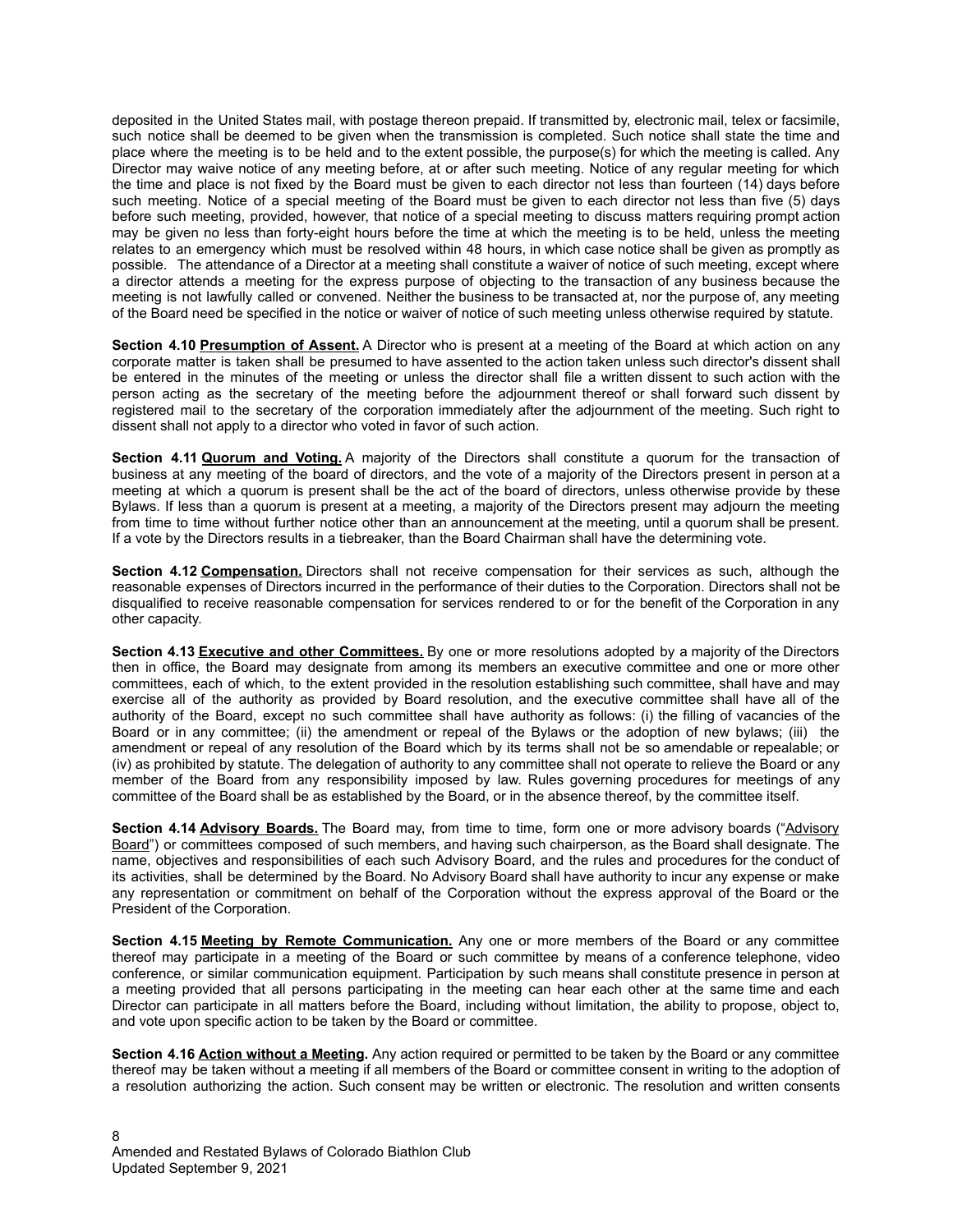thereto by the members of the Board of such committee shall be filed with the minutes of the proceedings of the Board of such committee.

#### **ARTICLE V.**

#### **OFFICERS AND AGENTS**

**Section 5.1 Number and Qualifications.** The elected officers of the Corporation shall be a Chairman of the Board, President, one or more Vice-Presidents, Secretary, and Treasurer. The Board may also appoint such other officers, assistant officers and agents, including an executive director, a controller, assistant secretaries and assistant treasurers, as it may consider necessary or desirable. One person may hold more than one office at a time, except that no person may simultaneously hold the offices of President and Secretary. Officers need not be directors of the Corporation. All officers must be at least eighteen years old.

**Section 5.2 Election and Term of Office.** The elected officers of the Corporation shall be elected by the Board of Directors at each Annual Meeting of the Board for a one-year term. If the election of officers shall not be held at such meeting, such election shall be held as soon as convenient thereafter. Each officer shall hold office until the officer's successor shall have been duly elected and shall have qualified, or until the officer's earlier death, resignation or removal.

**Section 5.3 Compensation.** The compensation of the officers, if any, shall be as fixed from time to time by the Board, and no officer shall be prevented from receiving a salary by reason of the fact that such officer is also a Director of the Corporation. However, during any period in which the Corporation is a private foundation as described in section 509(a) of the Internal Revenue Code, no payment of compensation (or payment or reimbursement of expenses) shall be made in any manner so as to result in the imposition of any liability under section 4941 of the Internal Revenue Code.

**Section 5.4 Removal**. Any officer elected or appointed by the Board may be removed at any time with or without cause, by a vote of a majority of the entire Board.

**Section 5.5 Resignation and Vacancies.** Any officer may resign at any time, subject to any rights or obligations under any existing contracts between the officer and the Corporation, by giving written notice to the President or to the Board. An officer's resignation shall take effect at the time specified in such notice, and unless otherwise specified therein, the acceptance of such resignation shall not be necessary to make it effective. A vacancy in any office, however occurring, may be filled by the board of directors for the unexpired portion of the term.

**Section 5.6 Authority and Duties of Officers.** The officers of the Corporation shall have the authority and shall exercise the powers and perform the duties specified below and as may be additionally specified by the president, the board of directors or these bylaws, except that in any event each officer shall exercise such powers and perform such duties as may be required by law.

- 1. Chairman of the Board. The Chairman of the Board shall (i) preside at all meetings of the board of directors, including the annual meeting; (ii) see that all orders and resolutions of the Board are carried into effect; and (iii) perform all other duties incident to the office of Chairman of the Board and as from time to time may be assigned to the Chairman by the Board.
- 2. President. The President shall, subject to the direction and supervision of the Chairman of the Board and the Board, (i) be the Chief Executive Officer of the Corporation and have general and active control of its affairs and business and general supervision of its officers, agents and employees; (ii) in the absence of the Chairman of the Board, preside at all meetings of the Board and meetings of the Members; (iii) see that all orders and resolutions of the Board are carried into effect; and (iv) keep the Board fully informed of the activities of the Corporation; and (v) perform all other duties incident to the office of President and as from time to time may be assigned to the President by the Board.
- 3. Vice-President(s). The Vice-President(s) shall assist the President and shall perform such duties as may be assigned to them by the President or by the Board. The Vice-President(s) shall, at the request of the President, or in the President's absence or inability or refusal to act, perform the duties of the President and when so acting shall have all the powers of and be subject to all the restrictions on the president. Each Vice President shall also have such powers and perform such duties as usually pertain to his or her office or as properly required of him or her by the Board.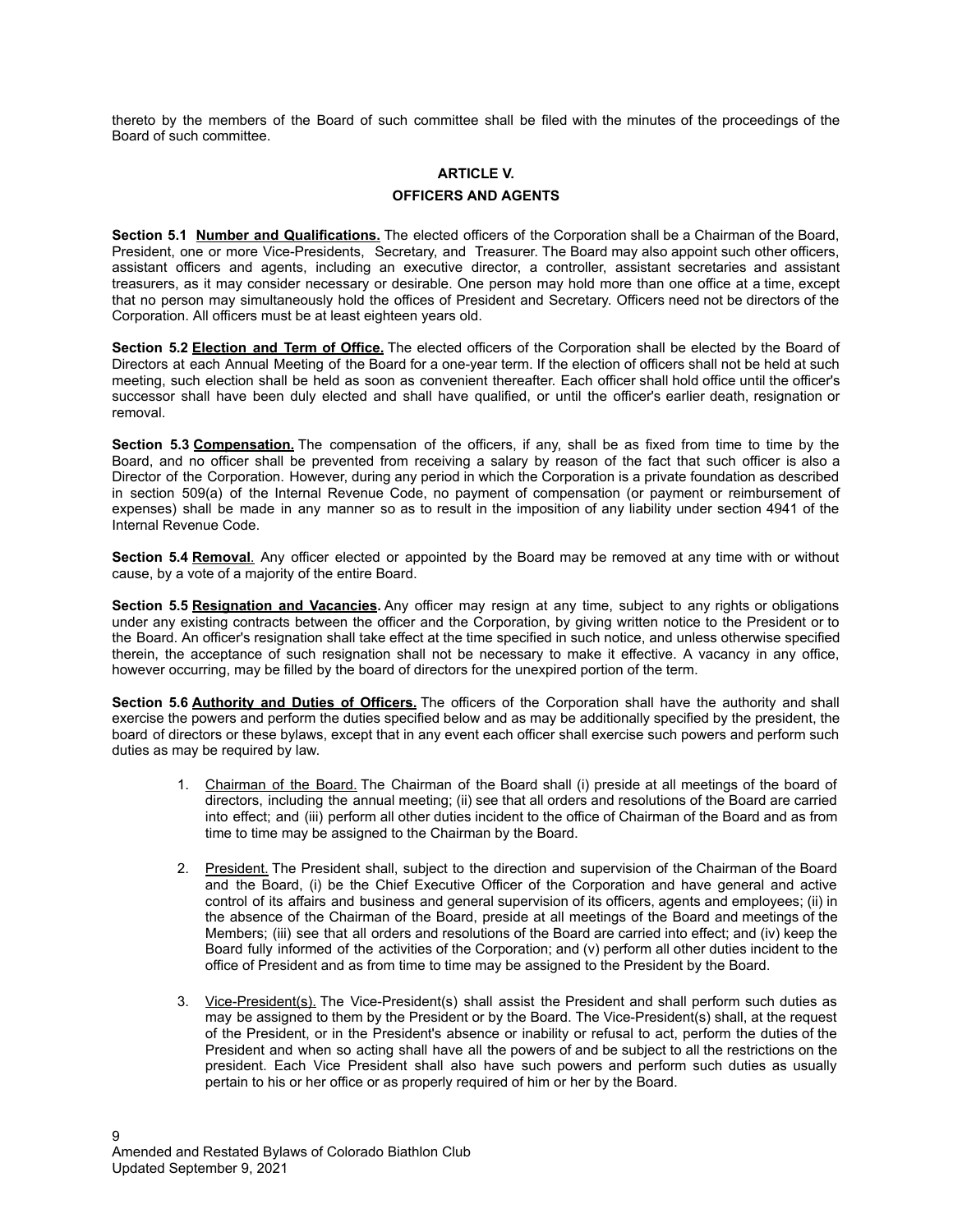- 4. Secretary. The Secretary shall (i) record and keep the minutes of the meetings of the Board and Members in books kept for that purpose; (ii) see that all notices and reports are duly given or served in accordance with the provisions of these bylaws or as required by law; (iii) be custodian of the corporate records and of the seal of the Corporation; (iv) shall affix the corporate seal to and sign such instruments and require the seal and his or her signature; and (v) in general, perform all duties incident to the office of secretary and such other duties as from time to time may be assigned to the Secretary by the President or by the Board. Assistant secretaries, if any, shall have the same duties and powers, subject to supervision by the Secretary.
- 5. Treasurer. The Treasurer shall be the principal financial officer of the Corporation and have the care and custody of all the funds and securities of the Corporation and shall keep full and accurate accounts of all moneys received and paid by him or her on account of the Corporation. The Treasurer shall keep evidences of indebtedness and other personal property and deposit the same in accordance with the instructions of the Board, (ii) receive and give receipts and acquittances for moneys paid in on account of the Corporation, and pay out of the funds on hand all bills, payrolls and other just debts of the Corporation of whatever nature upon maturity; (iii) unless there is a controller, be the principal accounting officer of the Corporation and as such prescribe and maintain the methods and systems of accounting to be followed, keep complete books and records of account, prepare and file all local, state and federal tax returns and related documents, prescribe and maintain an adequate system of internal audit, and prepare and furnish to the president and the board of directors statements of account showing the financial position of the Corporation and the results of its operations; (iv) render a detailed statement to the Board of the condition of the condition of the finances of the Corporation at the Annual Meeting of the Board and upon request of the Board, make such reports to it as may be required at any time; and (v) perform all other duties incident to the office of Treasurer and such other duties as from time to time may be assigned to the Treasurer by the President or the Board. Assistant Treasurers, if any, shall have the same powers and duties, subject to supervision by the Treasurer.

**Section 5.7 Employees and Other Agents.** The Board may from time to time appoint such employees or other agents as it shall deem necessary, each of whom shall have such authority and perform such duties as the Board may determine from time to time. To the fullest extent allowed by law, the Board may delegate to any employee or agent any powers possessed by the Board and may prescribe their respective title, terms of office, authorities, and duties.

**Section 5.8 Surety Bonds.** The Board may require any officer or agent of the Corporation to execute to the Corporation a bond in such sums and with such sureties as shall be satisfactory to the Board, conditioned upon the faithful performance of such person's duties and for the restoration to the Corporation of all books, papers, vouchers, money and other property of whatever kind in such person's possession or under such person's control belonging to the Corporation.

## **ARTICLE VI.**

## **EXECUTION OF INSTRUMENTS**

**Section 6.1 Contracts and Instruments.** The Board, subject to the provisions of Section 8.4 and the Corporation's Conflict of Interest Policy, may authorize any officer or agent of the Corporation to enter into any contract, to execute or delivery any instrument, or to sign checks, drafts, or other orders for the payment of money, notes, or other evidences of indebtedness in the name of and on behalf of the Corporation. Such authority may be general or may be confined to specific instruments. No instrument required to be signed by more than one officer may be signed by one person in more than one capacity.

**Section 6.2 Deposits.** The funds of the Corporation shall be deposited in its name with such banks, trust companies, and other depositories as the Board, or officers to whom such power has been delegated by the Board, may from time to time designate.

## **ARTICLE VII. INDEMNIFICATION AND INSURANCE**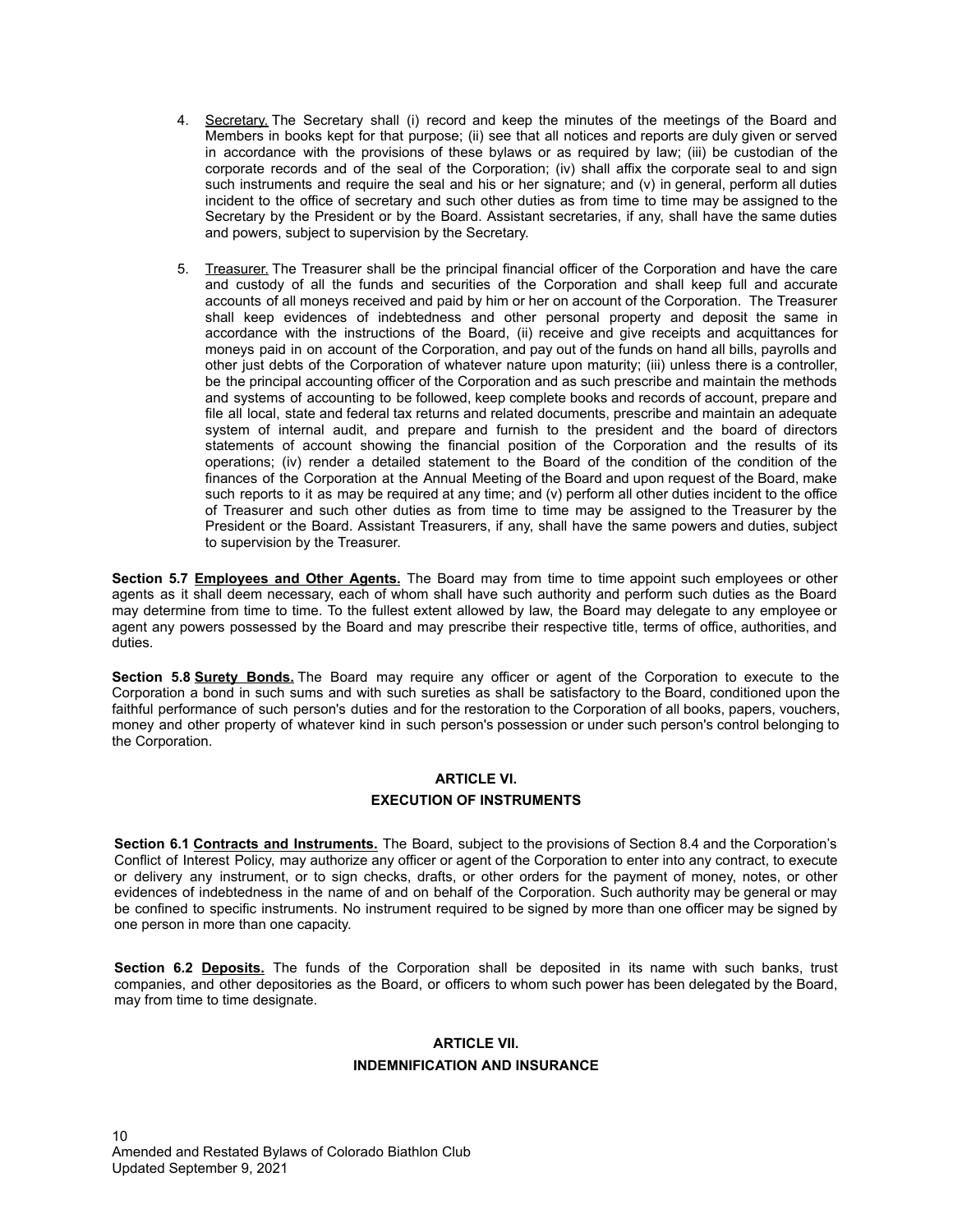**Section 7.1 Indemnification.** The Corporation may, to the fullest extent now or hereafter permitted by law, indemnify any person made, or threatened to be made, a party to any action or proceeding by reason of the fact that he or she, his or her testator or intestate, was a director or officer of the Corporation, against judgments, fines, amounts paid in settlement, and reasonable expenses, including attorneys' fees. No indemnification may be made to or on behalf of any such person if (a) his or her acts were committed in bad faith or were the result of his or her active and deliberate dishonesty and were material to such action or proceeding or (b) he or she personally gained in fact a financial profit or other advantage to which he or she was not legally entitled.

**Section 7.2 Insurance.** The Corporation shall have the power to purchase and maintain insurance to indemnify the Corporation for any obligation which it incurs as a result of its indemnification of directors and officers pursuant to Section 7.1 above, or to indemnify such persons in instances in which they may be indemnified pursuant to Section 7.1 above.

**Section 7.3 Right to Impose Conditions to Indemnification.** The Corporation shall have the right to impose, as conditions to any indemnification provided or permitted in this Article, such reasonable requirements and conditions as may appear appropriate to the board of directors in each specific case and circumstances, including but not limited to any one or more of the following: (a) that any counsel representing the party to be indemnified in connection with the defense or settlement of any proceeding shall be counsel mutually agreeable to the party and to the Corporation; (b) that the Corporation shall have the right, at its option, to assume and control the defense or settlement of any claim or proceeding made, initiated or threatened against the party to be indemnified; and (c) that the Corporation shall be subrogated, to the extent of any payments made by way of indemnification, to all of the indemnified party's right of recovery, and that the party to be indemnified shall execute all writings and do everything necessary to assure such rights of subrogation to the Corporation.

**Section 7.4 Other Rights and Remedies.** Except as limited by law, the indemnification provided by this Article 7 shall be in addition to any other rights which a party may have or hereafter acquire under any law, provision of the articles of incorporation, any other or further provision of these bylaws, vote of the board of directors, agreement, or otherwise.

**Section 7.5 Applicability; Effect.** The indemnification provided in this Article shall be applicable to acts or omissions that occurred prior to the adoption of this Article, shall continue as to any party entitled to indemnification under this Article who has ceased to be a director, officer or employee of the Corporation or, at the request of the Corporation, was serving as and has since ceased to be a director, officer, partner, trustee, employee, fiduciary or agent of any other domestic or foreign Corporation, or of any partnership, joint venture, trust, other enterprise or employee benefit plan, and shall inure to the benefit of the estate and personal representatives of each such person. The repeal or amendment of this Article or of any Section or provision hereof that would have the effect of limiting, qualifying or restricting any of the powers or rights of indemnification provided or permitted in this Article shall not, solely by reason of such repeal or amendment, eliminate, restrict or otherwise affect the right or power of the Corporation to indemnify any person, or affect any right of indemnification of such person, with respect to any acts or omissions that occurred prior to such repeal or amendment. All rights to indemnification under this Article shall be deemed to be provided by a contract between the Corporation and each party covered hereby.

**Section 7.6 Savings Clause; Limitation.** If this Article or any Section or provision hereof shall be invalidated by any court on any ground, then the Corporation shall nevertheless indemnify each party otherwise entitled to indemnification hereunder to the fullest extent permitted by law or any applicable provision of this Article that shall not have been invalidated. Notwithstanding any other provision of these bylaws, the Corporation shall neither indemnify any person nor purchase any insurance in any manner or to any extent that would jeopardize or be inconsistent with the qualification of the Corporation as an organization described in section 501(c)(3) of the Internal Revenue Code, or that would result in the imposition of any liability under section 4941 of the Internal Revenue Code.

## **ARTICLE VIII.**

#### **MISCELLANEOUS**

**Section 8.1 Account Books, Minutes, Etc.** The Corporation shall keep correct and complete books and records of account and shall keep minutes of the proceedings of its Board, Members, and committees. All books and records of the Corporation may be inspected by any Director, or that Director's authorized agent or attorney, for any proper purpose at any reasonable time.

**Section 8.2 Fiscal Year.** November 1 to October 31.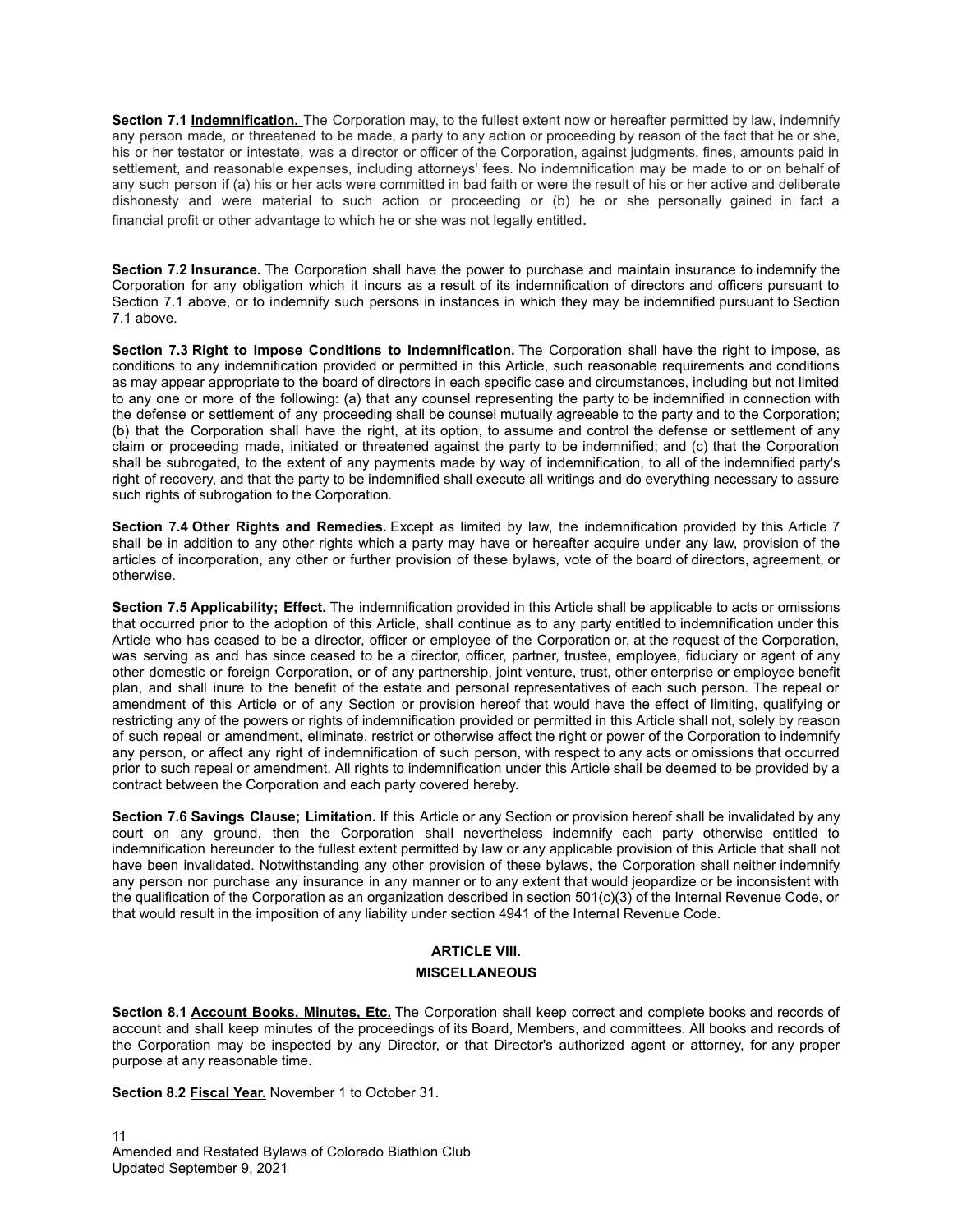**Section 8.3 Conveyances and Encumbrances.** Property of the Corporation may be assigned, conveyed or encumbered by such officers of the corporation as may be authorized to do so by the Board, and such authorized persons shall have power to execute and deliver any and all instruments of assignment, conveyance and encumbrance; however, the sale, exchange, lease or other disposition of all or substantially all of the property and assets of the Corporation shall be authorized only in the manner prescribed by applicable statute.

**Section 8.4 Designated Contributions.** The Corporation may accept any designated contribution, grant, bequest or devise consistent with its general tax-exempt purposes, as set forth in the Articles of Incorporation. As so limited, donor-designated contributions will be accepted for special funds, purposes or uses, and such designations generally will be honored. However, the Corporation shall reserve all right, title and interest in and to control of such contributions, as well as full discretion as to the ultimate expenditure or distribution thereof in connection with any such special fund, purpose or use. Further, the Corporation shall acquire and retain sufficient control over all donated funds (including designated contributions) to assure that such funds will be used to carry out the Corporation's tax-exempt purposes.

**Section 8.5 Conflicts of Interest.** If any person who is a director or officer of the Corporation is aware that the Corporation is about to enter into any business transaction directly or indirectly with such person, any member of that person's family, or any entity in which that person has any legal, equitable or fiduciary interest or position, including without limitation as a director, officer, shareholder, partner, beneficiary or trustee, such person shall (a) immediately inform those charged with approving the transaction on behalf of the Corporation of such person's interest or position, (b) aid the persons charged with making the decision by disclosing any material facts within such person's knowledge that bear on the advisability of such transaction from the standpoint of the Corporation, and (c) not be entitled to vote on the decision to enter into such transaction.

**Section 8.6 Records Retention and Destruction Policy.** In any instance where the Corporation faces issues related to document retention, it shall follow the procedures and rules set out in the Records Retention and Destruction Policy attached hereto as Exhibit A and incorporated into these by-laws by reference.

**Section 8.7 Loans to Directors and Officers Prohibited.** No loans shall be made by the corporation to any of its directors or officers. Any director or officer who assents to or participates in the making of any such loan shall be liable to the corporation for the amount of such loan until it is repaid.

**Section 8.8 References to Internal Revenue Code.** All references in these bylaws to provisions of the Internal Revenue Code are to the provisions of the Internal Revenue Code of 1986, as amended, and to the corresponding provisions of any subsequent federal tax laws.

**Section 8.9 Amendments.** These Bylaws may be altered, amended, or repealed by the affirmative vote of the majority of the Entire Board present at any meeting of the Board at which a quorum is present, except a two-thirds vote of the Entire Board shall be required for any amendment to add or remove a provision of these Bylaws requiring a greater proportion of Directors to constitute quorum or a greater proportion of votes necessary for the transaction of business. Such action is authorized only at a duly called and held meeting of the Board for which written notice of such meeting, setting forth the proposed alteration, is given in accordance with the notice provisions for special meetings set forth herein. If these Bylaws are altered, amended, or repealed by the Board, there shall be set forth in the notice of the next meeting of members for the election of Directors the Bylaws so adopted, amended, or repealed, together with a concise statement of the changes made

**Section 8.10 Non-Discrimination**. In all of its dealings, neither the Corporation nor its duly authorized agents shall discriminate against any individual or group for reasons of race, color, creed, sex, age, culture, national origin, marital status, sexual preference, mental or physical handicap, or any category protected by state or federal law.

**Section 8.11 Severability.** The invalidity of any provision of these bylaws shall not affect the other provisions hereof, and in such event these bylaws shall be construed in all respects as if such invalid provision were omitted.

#### **BYLAWS CERTIFICATE**

The undersigned certifies that [he] [she] is the Secretary of Colorado Biathlon Club, a Colorado nonprofit corporation, and that, as such, [he] [she] is authorized to execute this certificate on behalf of said corporation, and further certifies that attached hereto is a complete and correct copy of the presently effective bylaws of said Corporation.

Dated: September 13th<br>2021